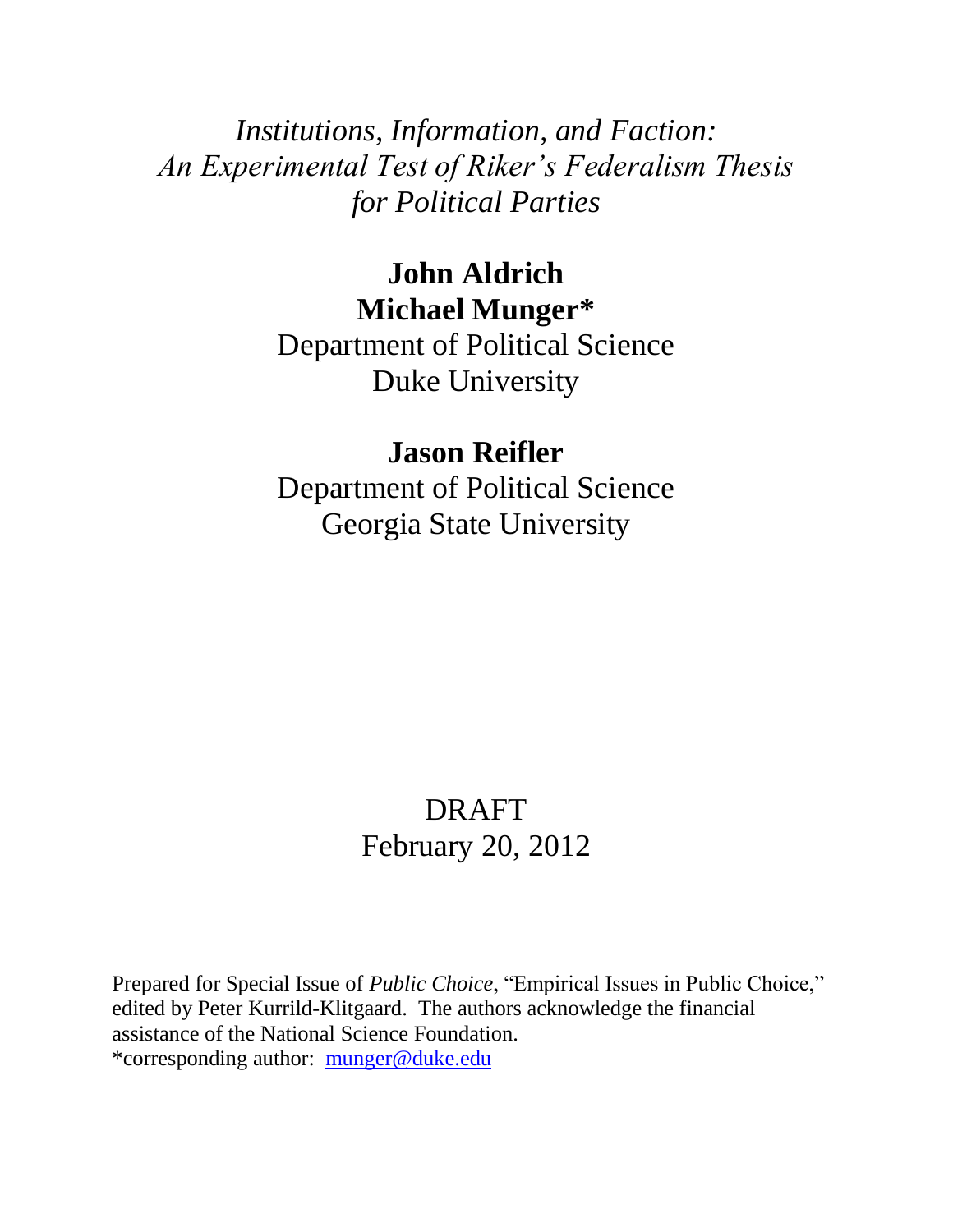*As nearly all observers have pointed out, political parties are highly decentralized in the United States. They lack unity on a national level with respect to both platforms and leaders...The consequence is, not that states control national decisions—it would take more than local control of nominations to bring about that effect—but that the nation cannot control state decisions. The result is a standoff, which is what, I suppose, is intended in the federal bargain. (Riker, 1964, p. 91)*

This year marks the thirtieth anniversary of the publication of William Riker's landmark *Liberalism Against Populism*. (LAP) One of the authors (Aldrich) of the current paper was a Rochester graduate student in the early 1970s. He had seen William Riker develop the insights and background for the book over the previous decade. Among Rochester graduate students, many of the theoretical claims that underpinned Riker's argument had been developed, refined, and tested in seminars and discussions. In a way, by the time Riker wrote it all down, he was simply recording a set of claims that many people at Rochester took almost for granted.

But for another of the coauthors of the present paper, the argument, the book, and William Riker himself were all new and being encountered for the first time. Munger was fortunate enough to be taking a class from Prof. William Riker, who was visiting the economics graduate program at Washington University in fall of 1982. Riker's then new book, *LAP*, had just been published, and was used as a text in the class. The experience of that class, and that book, redirected Munger's interests and research in a way turned him away from "mainstream" economics, and toward institutional, "Rochester" style public choice.

In this thirtieth anniversary year of the publication of LAP, we are glad to take the opportunity to look back at some of the questions and insights that had shaped Prof. Riker's interests in institutions. In particular, we will examine some of Riker's earlier work on federalism, and the political bargaining that resulted in a federal system for the U.S. This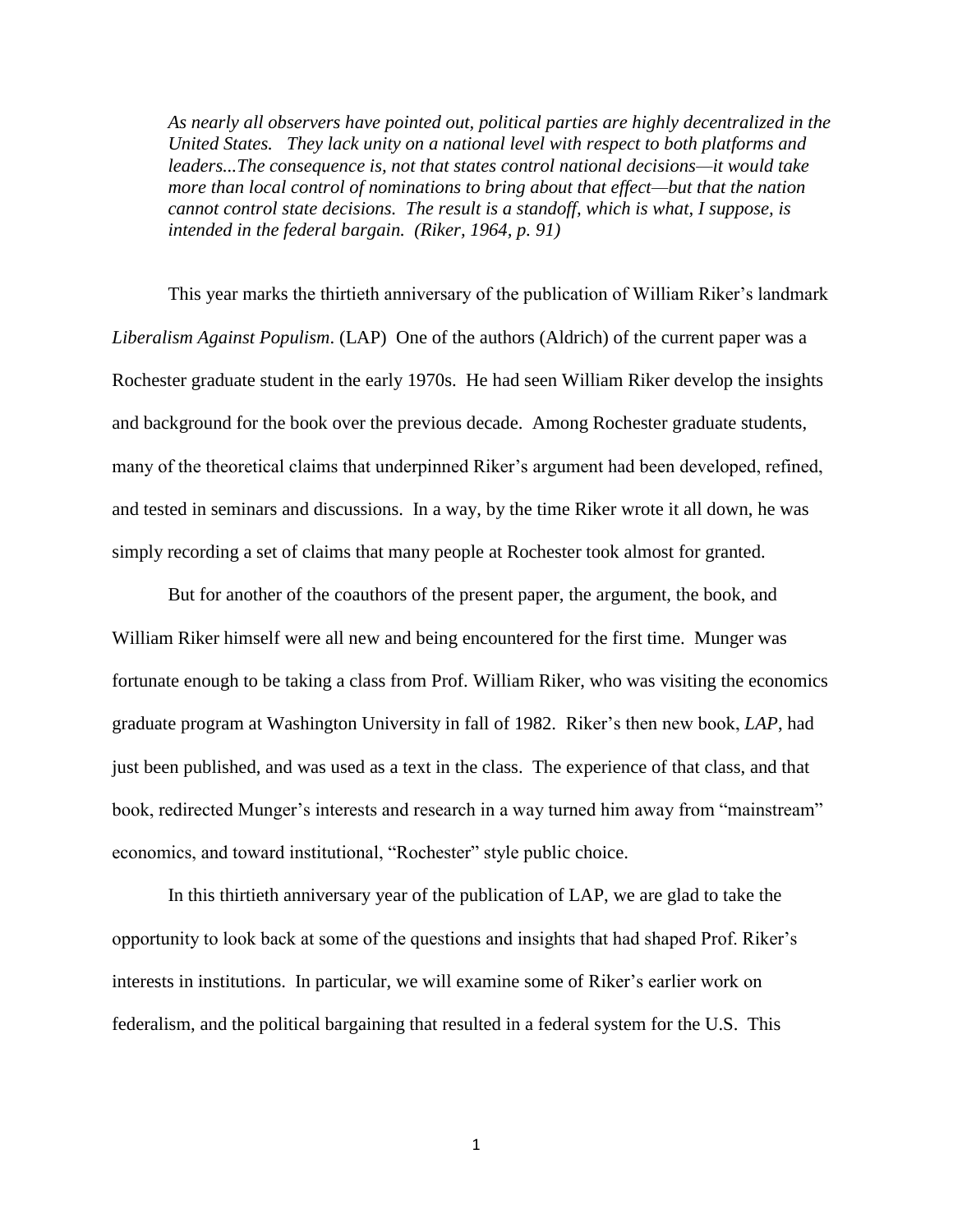bargain still has important implications today, especially for party organizations, which operate at the national, state, and local levels with goals that sometimes coincide and sometimes conflict.

We then test a Rikerian thesis about an implication of the "federal bargain." Having power shared by states and federal governments also means that party organizations are obliged to serve multiple masters with conflicting goals. To put it differently, federalism is a bargain between national and local interests. Any party system must likewise constantly negotiate conflicts between national and local interests. In a number of his early writings (Riker, 1955; Riker and Schaps, 1957; Riker, 1964), William Riker explored the stresses and cracks in partisan institutional structures. Focusing on the American system, and to a greater extent under the Constitution than under the Articles, Riker concluded that the decentralization of the party system effectively blocks presidents from being able to control partisans, using either ideology or organizational tools.

Riker identified two central problems of partisan politics in a federal system. First, how can parties control the voting behavior of "their" legislators in the Congress, given the need for the legislator to answer to a specific geographic constituency that may bear little resemblance to the national party? Second, Riker suggests a measure of "disharmony": the frequency with which one party controls both the federal and state governments. He saw systematic disharmony (one party controls the national legislature, the other party controls state legislatures) as a fundamental conflict, a strain on the capacity of institutions to act as effective intermediaries between voter desires and policy actions.

In this paper we review these theoretical claims, in light of more recent work on party control and the federal "bargain." The second section considers the particular problems faced by parties in a federal system. Third, we describe a unique data set, used for the first time in this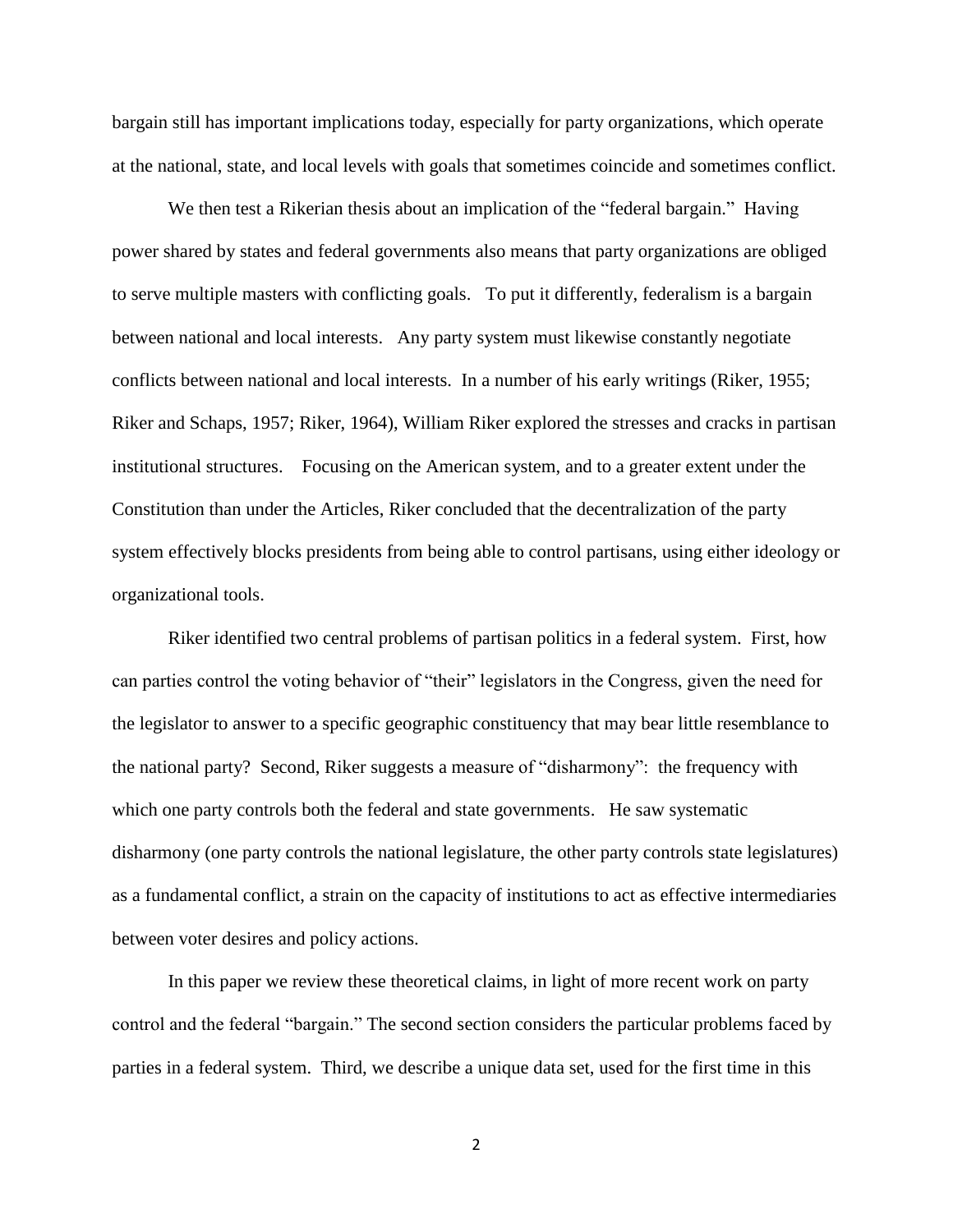paper, as a setting to test an implication of this theory. Finally, we describe the results of confronting the theory with those data.

### **I. Riker's Theory of Federalism as a "Bargain"**

William H. Riker wrote on a variety of topics, including the fundamentals of political tactics and rhetoric, as well as the philosophical problems of the representation and meaning of democracy. But he had, from the beginning of his career, a substantive interest in the institutional problem of federalism. In this work (Riker, 1955, 1957 1964, 1975, 1987; Riker and Schaps, 1987), there was a consistent theme: Federalism is a stable (if the constitution can be sustained) between several sets of actors with partly convergent and partly divergent interests.

The clearest statement of this credible, stable bargain argument starts on p. 12 of Riker (1964). It can be summarized as follows:

1. The *offer* of the federal bargain comes from political elites with two goals: a. Effect an expansion of the territory of the federalized nation. b. Protect the expanded territory from foreign aggression.

2. The *acceptance* of the federal bargain comes from political elites that would otherwise prefer to remain independent of, or perhaps even opposed to, the coalition that offers federalism. But the accepters of federalism see two advantages: a. Improved security, in terms of protection, because of the economies of scale in the technology of defense and counter-threat. b. Improved wealth because of trade and participation in the implied territorial expansion captured by the federal bargain.

Later in the same book (Riker, 1964, p. 91), Riker considers the implication of the federal bargain for political parties. It is perhaps an understatement to say that parties in the U.S. are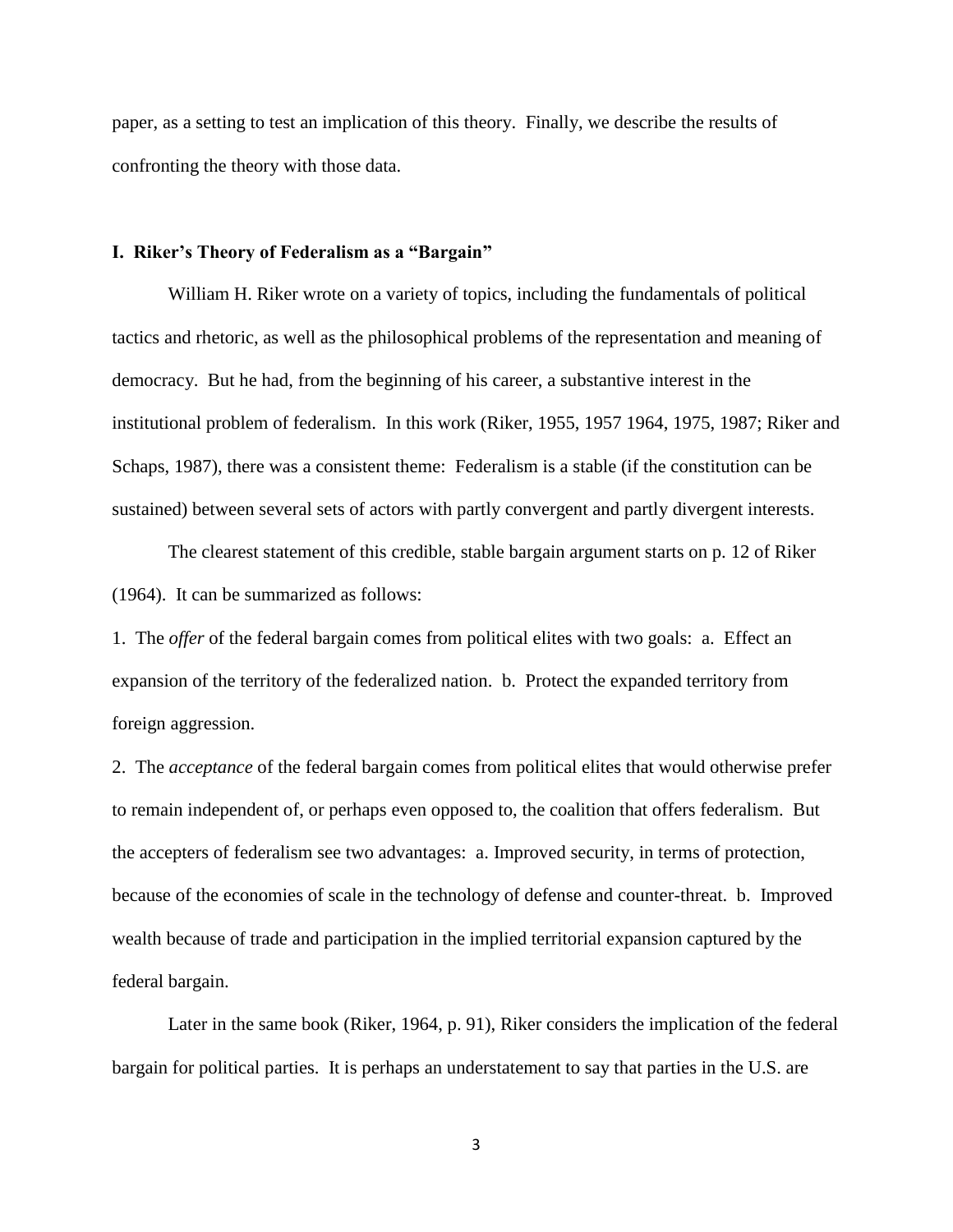decentralized, compared to party systems in other nations, even those that are "federal" but not in

he US sense of federal. As Riker puts it (and as we quoted at the outset of this paper):

As nearly all observers have pointed out, political parties are highly decentralized in the United States. They lack unity on a national level with respect to both platforms and leaders...The consequence is, not that states control national decisions—it would take more than local control of nominations to bring about that effect—but that the nation cannot control state decisions. The result is a standoff, which is what, I suppose, is intended in the federal bargain. (p. 91).

This "standoff" Riker is concerned with occurs not just between national and local

officials, but even between the President from a party and Congressional officials putatively

from the "same" party.

Consider the President's relationship with Congress: If parties were nationally oriented, then the President would be able to count on substantially complete support from his partisans in Congress. But one of the most well-known facts about our system is that he cannot. Instead, to put any measure through he must bargain, even with his own partisans, whom, in the classic (but false) theory of parties, he has already bought with the cheap currency of ideology. (p. 93)

The bargain, then is a means of capturing mutual benefit for parties that have largely, but not completely, opposed interests. Riker had concluded, in earlier work (Riker and Schaps, 1957) that this tension or opposition would find itself worked out in the actions and strategies of parties, both as a theoretical matter and in terms of measurable results.

In particular, political parties are manifestation of the tension, or "disharmony" (Riker and Schaps, 1957, p. 277), among different levels of the federal bargain. The institutional rules that govern and restrict candidate selection and election law have powerful effects on the balance of power between federal and state governments. There are important economies of scale in the promulgation of a reputation for a particular ideological world view, but there are also incentives for state parties to free ride on this reputation.

Worse, it may be possible for one party to specialize in issues that appeal to voters as national issues, and another party to appeal to voters on regional grounds. Riker (1955, 1964)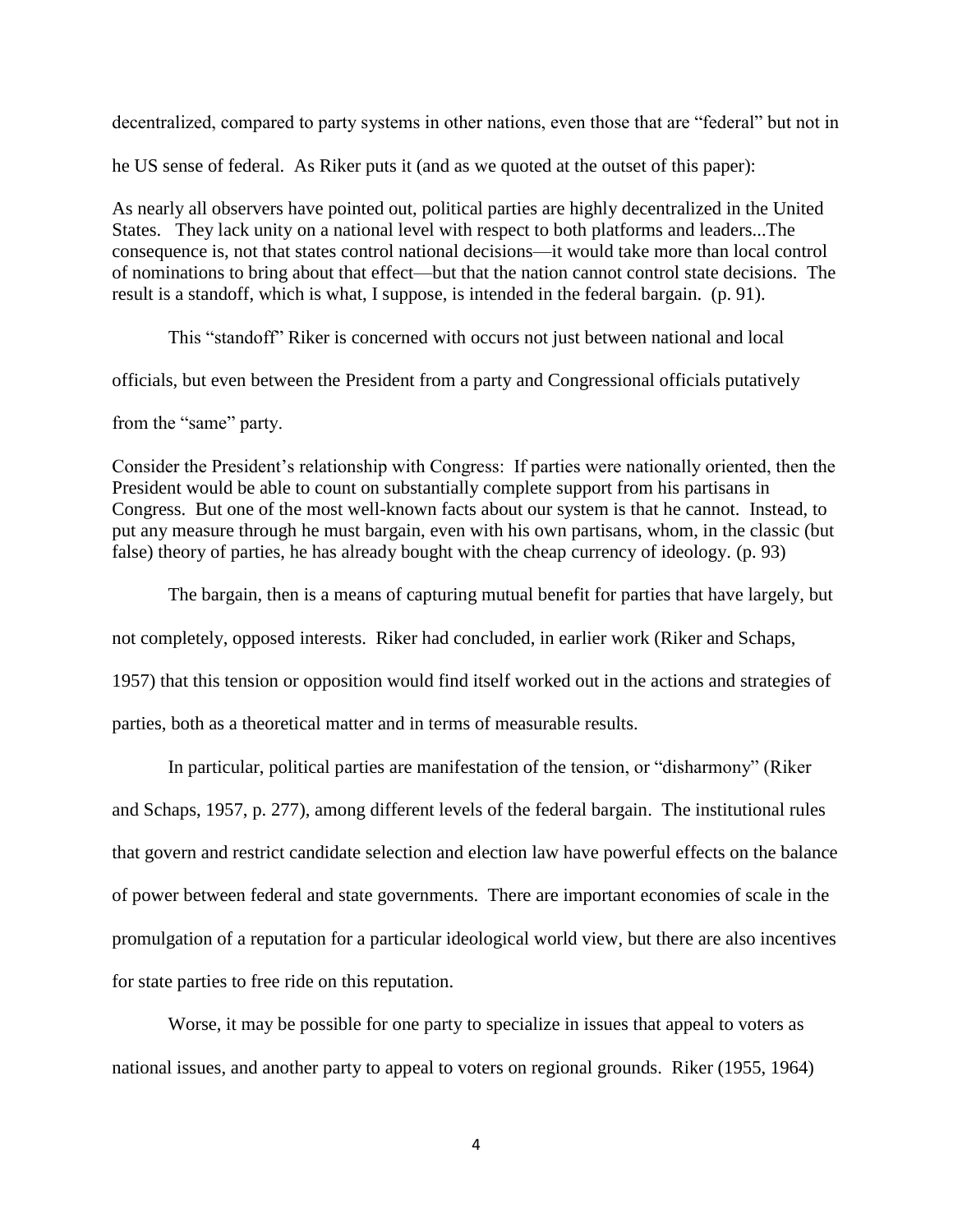was very interested in the tensions in the logic of Madison's "Federalist #10," because the "large republic" solution to faction only works at the national level. To the extent that federalism is a compromise bargain, with some powers and locus of decision left to the states, faction will be focused in the states, and in particular in the state parties.

Bringing our review full circle, Riker (1982, 233-234) returns to the theme of majoritarianism, party control, and the federal bargain. Riker claimed that Madison and others argued that "majorities are temporary" (p. 233). In Liberalism Against Populism, this "majorities are temporary" argument is buttressed by the full array of Rikerian arguments, ranging cycling to heresthetics to the problem of coalition formation.

### **II. Parties in a Federal System**

A number of scholars have taken up Riker's claims about parties and federalism. Schwartz (1989) claimed that parties should be thought of as "long coalitions," a means of preventing devolution into a divide the dollar bargaining game. So, while parties in this view provide stability, they are also likely to thwart some of the dynamic trends that Riker argues for, and attributes to Madision and other founders.

Aldrich (1995) argued that parties served two important functions, solving problems of collective action and collective choice. This was not a correction of Riker's insights, but an extension, and it suggested some problems of "brand name" and "franchising" at the state level. What this meant is that state party units would try to cheat on the franchise agreement while at the same time free-riding on the reputation that the national parties had invested in. Grynaviski (2010) showed that tihs neo-Rikerian approach could unifty the original Riker and later Aldrich arguments in the same theoretical framework.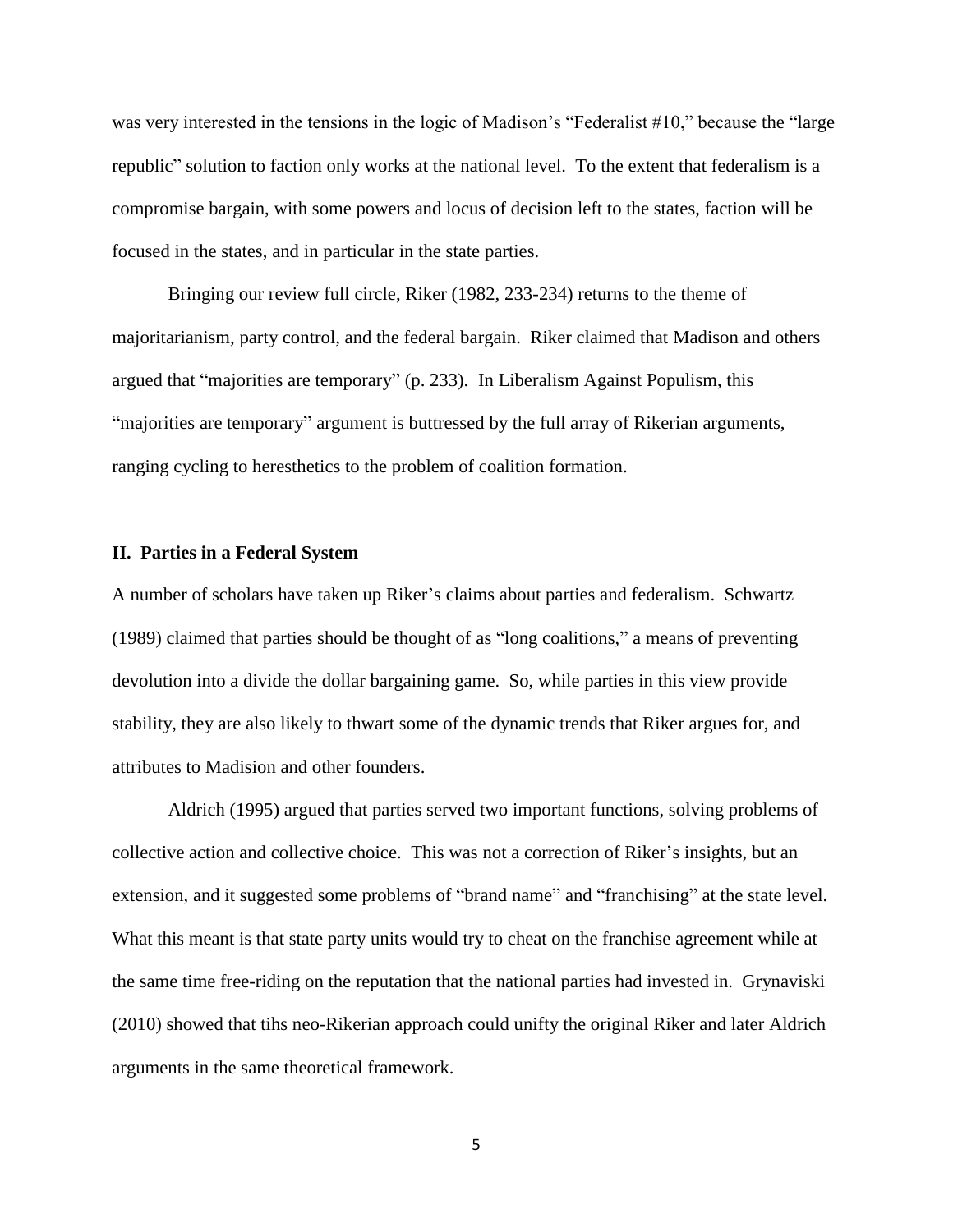Aspects of Riker's theory have been tested, but existing work has focused solely on the empirical disharmony measure (Alexander, 1987; Gordin 2004) or on extensions. McKay (2004) reviews the empirical literature, but only work on federalism, not its implications for parties.

Our goal is to state and test some predictions of the combined theory proposed by Riker,

and etxtended by Aldrich and Grynaviski. The predictions of this combined theory are as

follows:

 $\overline{\phantom{a}}$ 

H1: There should be no difference between majority and minority party identifiers, because the chances of cycles or heresthetic dynamics in the electorate make partisanship itself, not majority party status, the key variable.

H2: Partisan identifiers should exhibit reduced support for blanket primaries if they understand that blanket primaries weaken state party control over candidates.

H3: Voters with no partisan identification should prefer the blanket primary, because it would allow non-partisan identifiers to have the widest freedom of choice among candidates, precisely because it weakens party control.

H4: For non-partisans, having blanket primaries explained should increase their attractiveness.

### **III. The Data and The Experimental Sample**

The data are taken from the 2010 version of the Cooperative Congressional Election Survey

(CCES) in an original module of questions designed by scholars (including the authors) at Duke

University.<sup>1</sup> Details of the survey are reported below.<sup>2</sup> Basically, it is a national representative

internet survey, of which 1000 of its respondents were asked our questions. The questions were

http://projects.iq.harvard.edu/cces/book/study-design).

<sup>&</sup>lt;sup>1</sup> The module is also paid for by Duke University, of thw support from which we gratefully acknowledge.

<sup>&</sup>lt;sup>2</sup> The CCES is a 30,000+ person national stratified sample survey administered by YouGov Polimetrix. Half of the questionnaire consists of Common Content asked of all 30,000+ people, and half of the questionnaire consists of Team Content designed by each individual participating team and asked of a subset of 1,000 people (taken from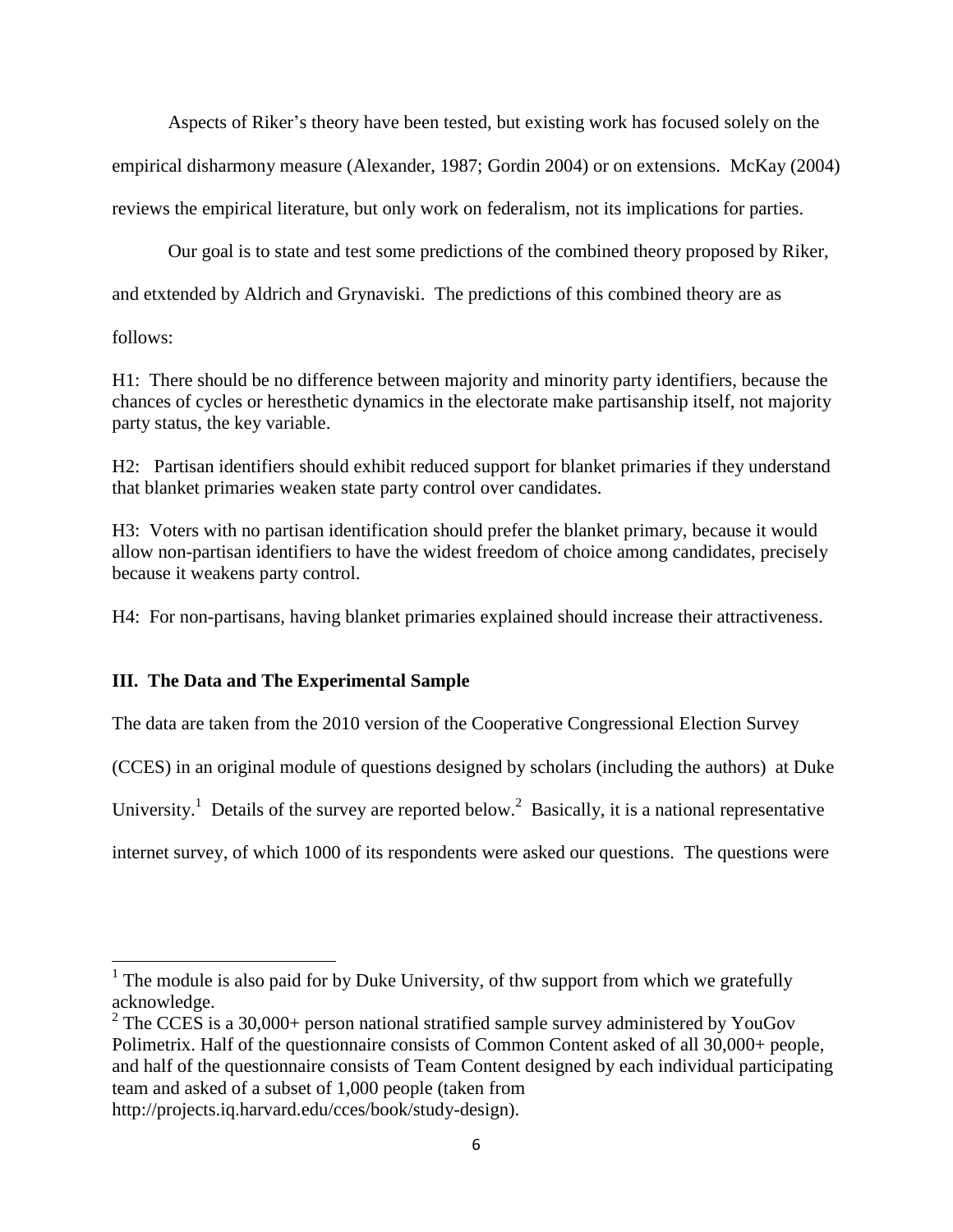designed by the authors, and they included a survey-embedded experiment based on question wording.

The experiment was designed to test for the effect of including higher amounts of information about the proposed electoral system. In particular, each respondent was asked the same question stem:

Some states are considering changing how they nominate candidates for each elected office in the November elections. Currently, states use party primaries where each party selects one person to be their nominee for the November election. The new system is one where for each office all candidates run in a single primary, with the two candidates receiving the most votes running against each other in the fall. How about you, which do you prefer?

The experiment took the form of random assignment of each respondent into one of two conditions. A randomly selected half of the sample was asked to choose between these two alternatives, what we refer to as the "low information" condition about a blanket primary:

- (a) Party primaries or caucuses in which the winners of each party's primary or caucus run against each other in the November election
- (b) A primary in which all voters vote for any candidate running.

The remaining half-sample was asked to choose between the same first half (or "a" alternative)

and the "high information" (c) version of the blanket primary method::

(a) Party primaries or caucuses in which the winners of each party's primary or caucus run against each other in the November election

(c) A primary in which all voters vote for any candidate running. The two candidates receiving the most votes run in the November elections, whether they are members of the same party or different parties.

In both cases, the "a" alternative is the same. But half of the sample was asked to compare (a) to (b), a very simple description of a blanket primary, and half the sample was asked to compare (a) to (c), a more detailed description of the specific partisan implications of a blanket primary.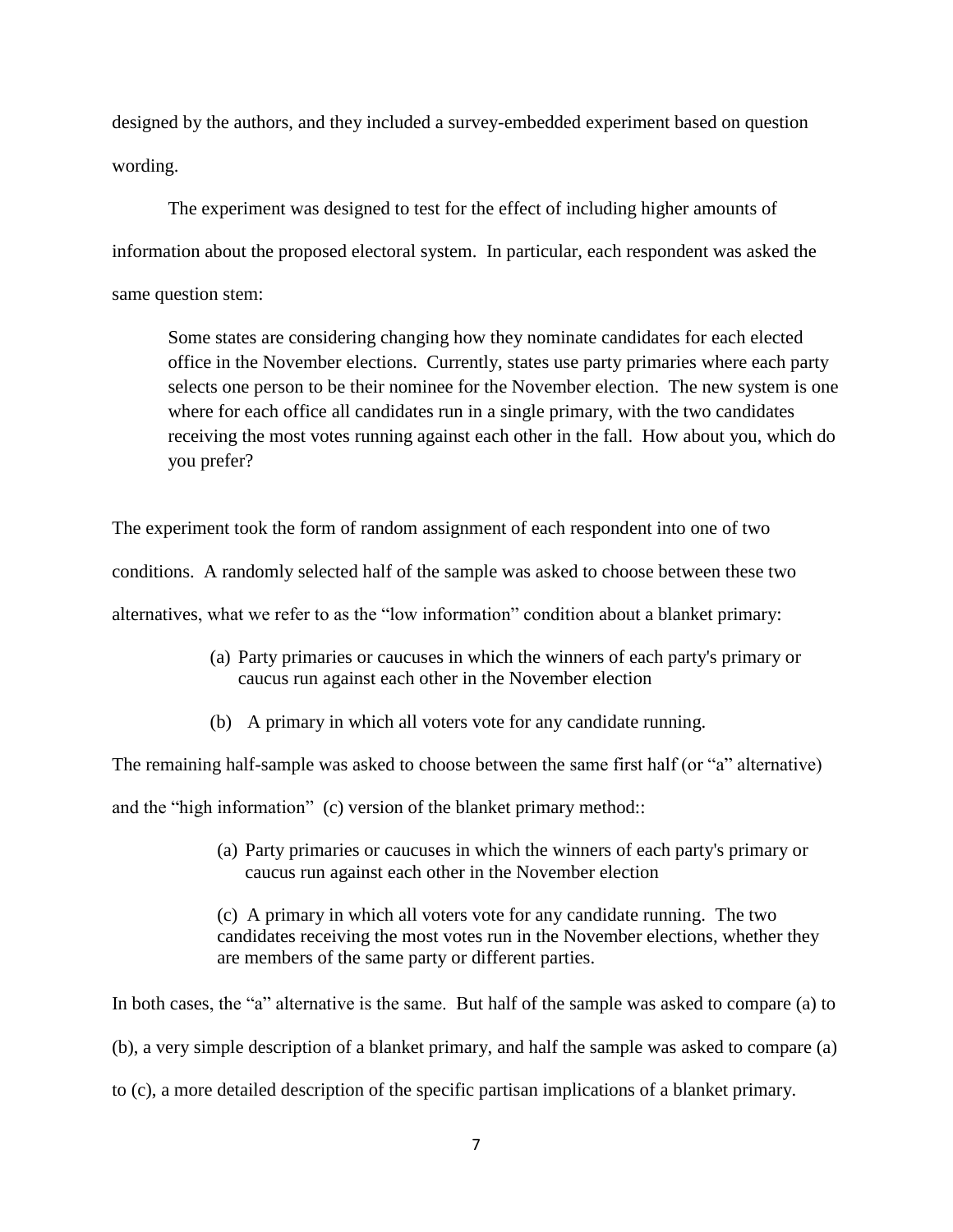All respondents were also asked to indicate their party identification, using the disciplinary standard measure tapped by two questions. We employ the first question that asks, "Generally speaking, do you consider yourself to be a Democrat, a Republican, an independent, or what?" Our hypotheses concern not which party, per se, but whether one identifies with the majority party in the state or the minority party. The CCES included the actual election results from the 2008 election in their aggregate data, which we use to classify which party is the majority party in the state, which is the minority. Finally, those who responded "independent" or some other party were classified as "unaffiliated" with either the majority or the minority party.

### **IV. Experimental Results**

The implication of Riker's "bargain" thesis is that state-level partisans will seek local control over the choice of the candidates who will represent the party. To make the implications of the theory clearer in the context of our experiment, the following sign predictions should be highlighted:

- H1: No significant difference between majority and minority party identifiers.
- H2: Party identifiers in the (a) vs (c) condition should be less favorable to blanket primaries than party identifiers in the (a) vs. (b) condition.
- H3: A higher proportion of unaffiliated voters should prefer blanket primaries, compared to party identifiers.
- H4: Unaffiliated voters in the (a) vs (c) condition should be more favorable to blanket primaries than party identifiers in the (a) vs. (b) condition.

The results of the experimental survey are presented in Table 1. Table 1.A. presents the comparison for testing H1, and Table 1.B, 1.C, and 1.D do the same for H2, H3, and H4. majority party voters (a) vs (b) condition (top row) and the (a) vs. (c) condition (bottom row).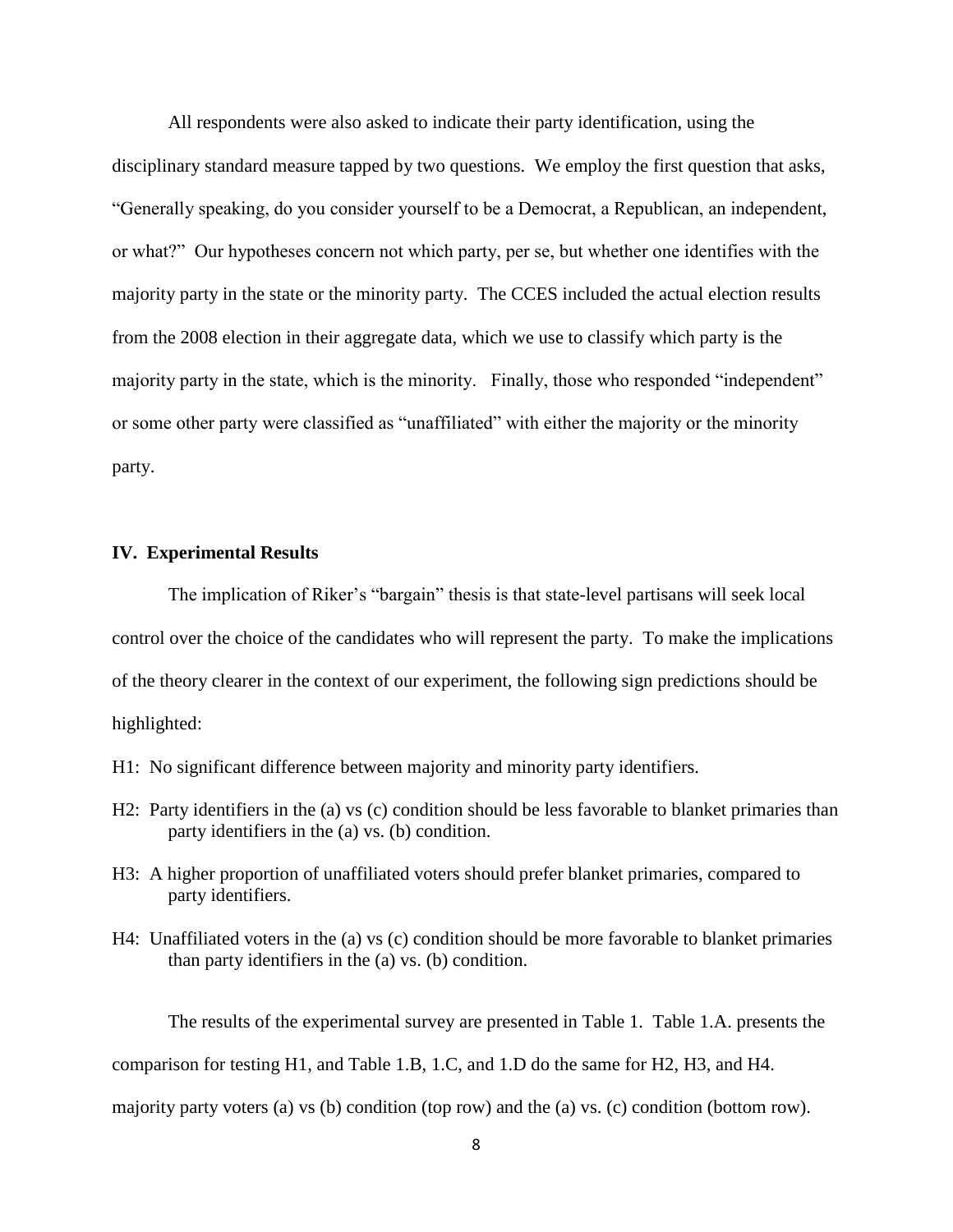Tables 1.B and 1.C. give the same comparison for minority party identifiers and unaffiliated voters, respectively. There is reported the tabular analyses, a chi-square test of significance of that cross-tab, and a simple logit-regression.

Hypothesis 1 is supported by the results. There is a slight, 7 point, difference in the effects of the treatment between majority and minority partisans. That difference is not statistically significant in either version. This is, of course, a weaker form of hypothesis test, as the "null" or no effects hypothesis is actually our hypothesis of interest. We can say, however, that the magnitude of the effect is slight.

Hypothesis 2 is likewise supported by the results, in this case in the more conventional sense. Using either the standard chi-square from the table or the estimated effect of the coefficient in the logit, we find that both majority and minority partisans react in the predicted direction to a statitstically significant degree. More information reduced the support for the proposed reform by a substantial amount, nearly 15 percentage points.

Hypothesis 3 is supported by the results also, and to about the same degree as is hypothesis 2. That is, the effect is statistically significant, in the predicted direction, and reasonably substantial. Support for the blanket primary is about 15 percent higher among unafilliated reponsdents than among those experessing a partisan affiliation. This effect is true regardless of treatment in the experimental manipulation of information.

Hypothesis 4, however, is not supported. This is the sort of "cross-partial" hypothesis. That is, do the more highly informed unafilliateds favor the blanket primary more than the affiliated respondents who were provided little information. This is probably the most difficult hypothesis. The comparison, however, is not statistically different. It is in the predicted direction. Its magnitude is fairly slight. Itand should not be directly compared to hypothesis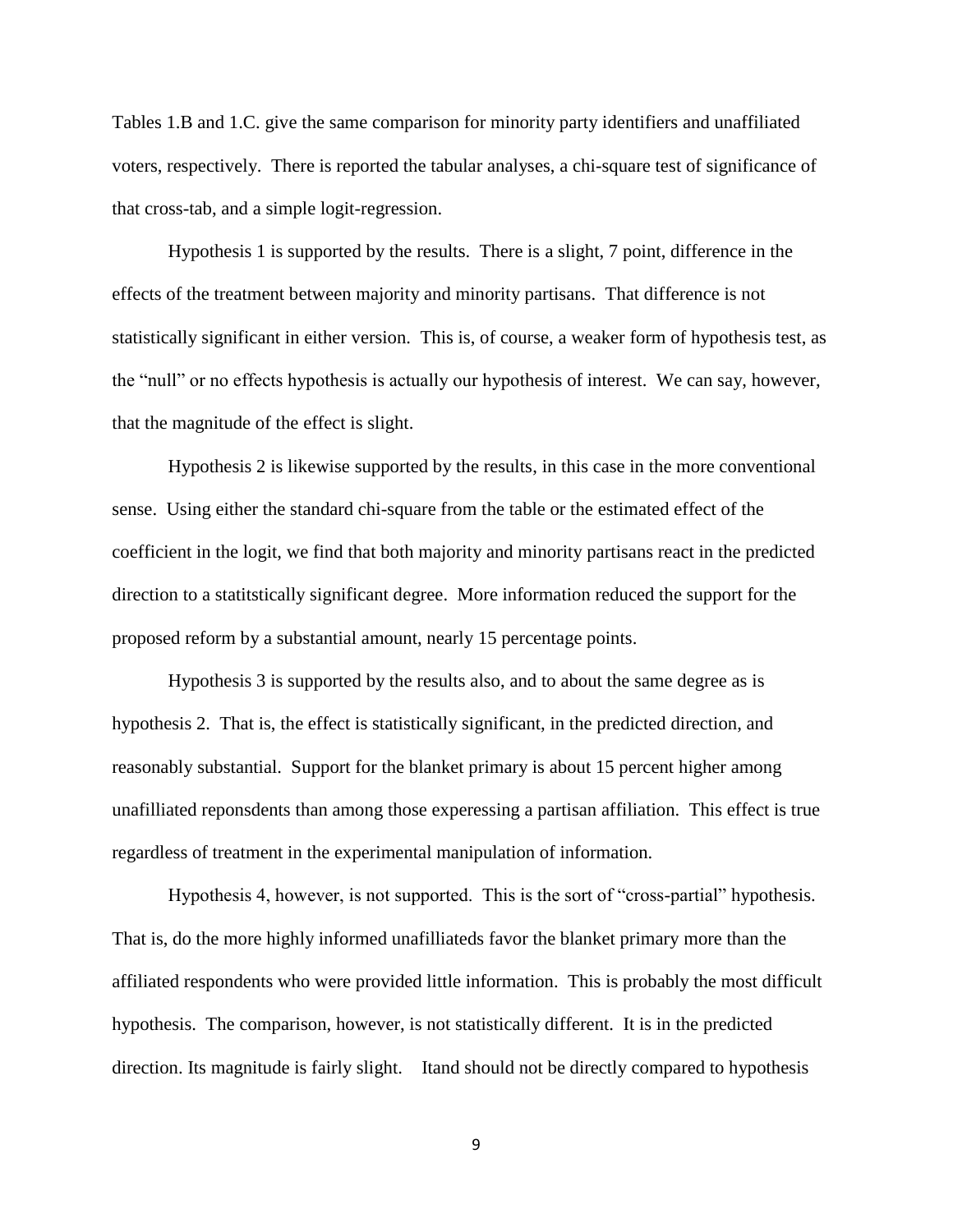one, even though the magnitudes involved are approximately the same, because of the different construction of the two hypotheses and especially because this one is the more coventional. We can only speculate whether an even larger contrast in information in the experimental manipulation would have made the "treatment" effect larger.

### **V. Conclusions**

It has been nearly a half-century since Riker published his magnum opus on federalism (1964), and it has been well over that mark since he and Schaps wrote about, and studied empirically, the effects of the "disharmony" caused by divided partisan control of government at the various levels (1957). To the best of our knowledge, we offer the first test of these relationships that define one of the singular contributions that Riker made to the study of political institutions. We do so in a context of a proposed reform that has been discussed for some time and that has reasserted itself recently. And we find that the population appears able to respond just as Riker claimed. With the unafilliateds now amounting to a plurality (and apparently gowing plurality, even when restricted purely to self-described "independents"), the support for such reforms is presumptively growing as well. And it is doing so in a context in which there has been relatively little public discussion and campaigning over these institutional matters. Indeed that the public is able to responde in patterns that reflect, by and large, their institiutional self-interests, without their being a rich informational context in which to formulate such induced preferences speaks volumes of the approach championed by Riker at and through Rochester, let alone the detailed consideration of these specific claims derived from his theory of federalism.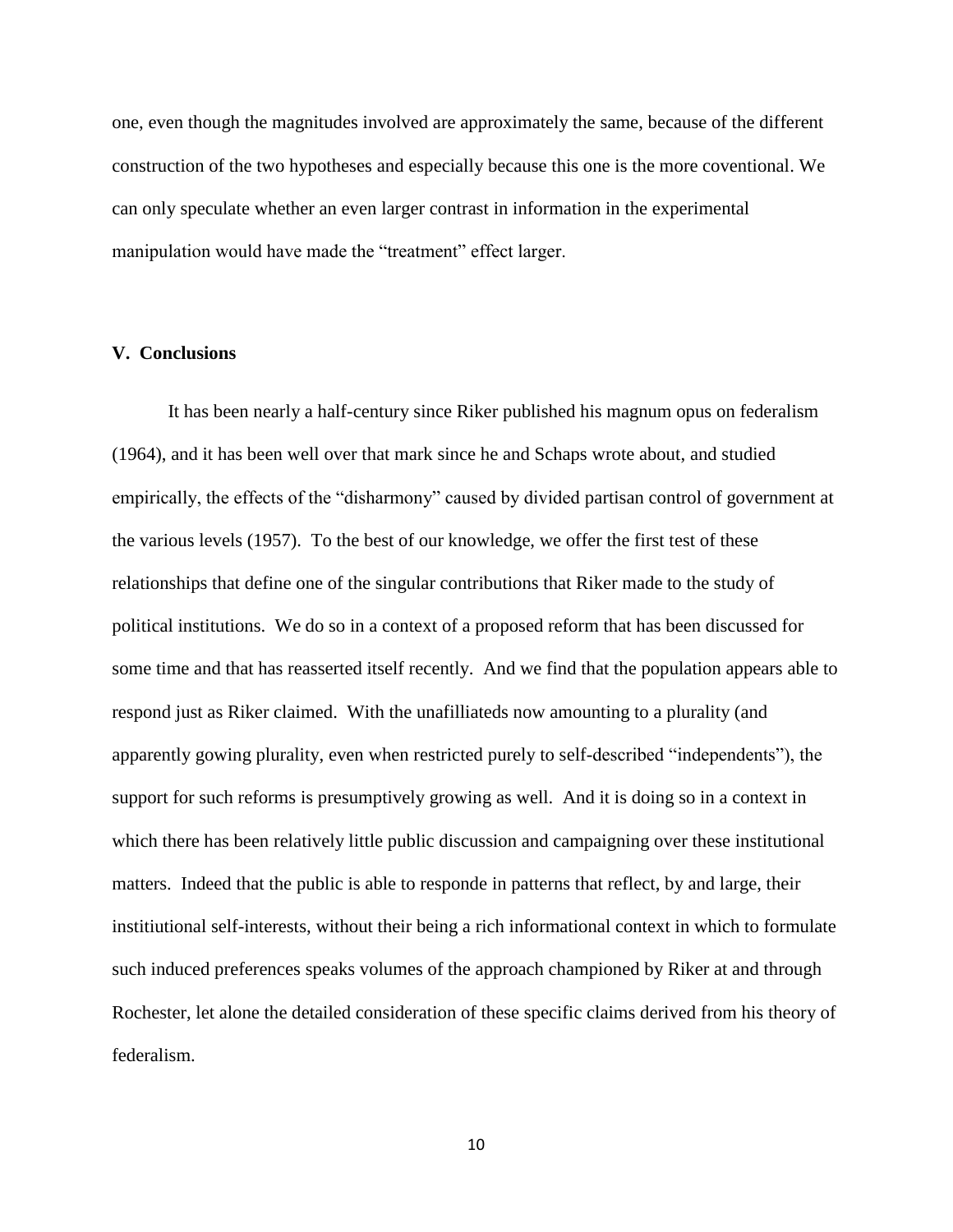#### **References**

Aldrich, John. 1995. *Why Parties?* Chicago: University of Chicago Press.

- Alexander, William Paul. 1973 / 1987. "The Measurement of American Federalism." In *The Development of American Federalism*. Edited by William H. Riker. Norwell, MA: Kluwer Academic Pubilshers.
- Gordin, Jorge P. Testing Riker's Party-Based Theory of Federalism: The Argentine Case. *Publius: The Journal of Federalism* 34:1 (Winter 2004).
- Grynaviski, Jeffrey. 2010. *Partisan Bonds: Political Reputations and Legislative Accountability*. New York: Cambridge University Press.
- McKay, David. 2004. William Riker on Federalism: Sometimes Wrong But More Right Than Anyone Else. *Regional and Federal Studies* 14: 167-186.
- Rakove, Jack N. 1999. A Tradition Born of Strife. In Allan J. Cigler and Burdett A. Loomis, eds., *American Politics: Classic and Contemporary Readings*, pp. 3-8. New York: Houghton Mifflin.
- Riker, William H. 1955. The Senate and American Federalism. *American Political Science Review*, 49: 452-469.
- Riker, William H. 1957. Dutch and American Federalism. *Journal of the History of Ideas*. 18: 495-521.
- Riker, William H. 1964, *Federalism: Origins, Operation, Significance*. Boston, Little, Brown.
- Riker, William H. 1975. Federalism. *Handbook of Political Science: Governmental Institutions and Processes*. FI Greenstein and NW Polsby (eds), Reading, MA: Addision-Wesley, pp. 93-172.
- Riker, William H. 1982. *Liberalism Against Populism: A Confrontation Between the Theory of Democracy and the Theory of Social Choice*. San Francisco, CA: W.H. Freeman and Company.
- Riker, William H, and Ronald Schaps. 1957. Disharmony in Federal Government. *Behavioral Science*. 2(4): 276-290.
- Schwartz, Thomas. 1989. "Why Parties?" *Research Memorandum*. 1-17.

.

- Schwartz, Thomas. 1994. "Representation as Agency and the Pork Barrel Paradox." *Public Choice* 78: 3-21.
- Volden, Craig. 2004. Origin, Operation, and Significance: The Federalism of William Riker. *Publius: The Journal of Federalism*. 34: 89-107.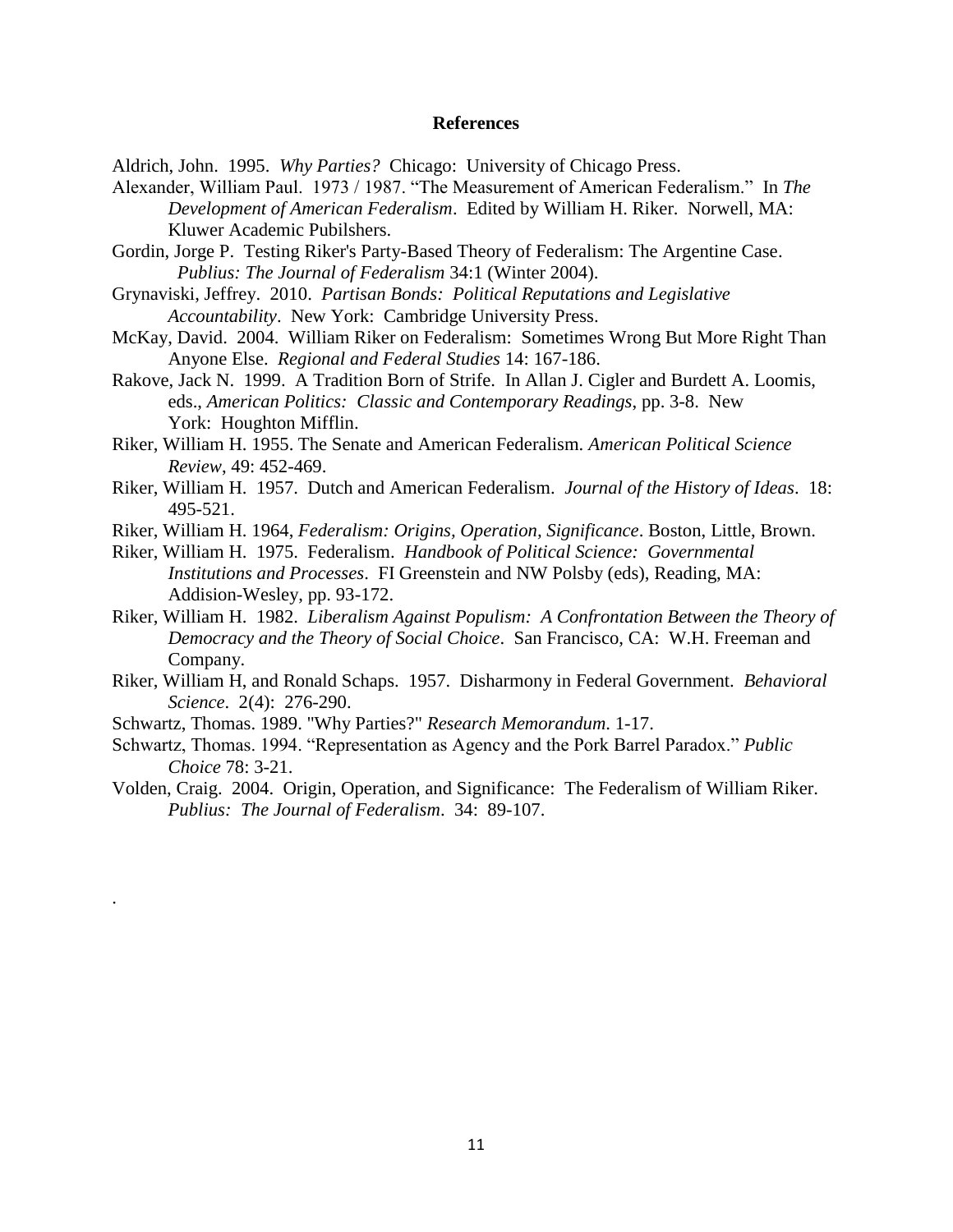# **Appendix: Specific Survey Question**

*Please randomize respondents into two groups and show ½ the group response option (b) and ½ response option (c). All should receive response option (a). (The labels a, b, and c should not appear on the questionnaire the respondents see but are used here for labeling purposes only).*

Some states are considering changing how they nominate candidates for each elected office in the November elections. Currently, states use party primaries where each party selects one person to be their nominee for the November election. The new system is one where for each office all candidates run in a single primary, with the two candidates receiving the most votes running against each other in the fall. How about you, which do you prefer?

- (c) Party primaries or caucuses in which the winners of each party's primary or caucus run against each other in the November election
- (d) A primary in which all voters vote for any candidate running.



(e) A primary in which all voters vote for any candidate running. The two candidates receiving the most votes run in the November elections, whether they are members of the same party or different parties. Example 1 and two candidates receiving the most votes run in the November<br>elections, whether they are members of the same party or different<br>parties.<br>In the table that follows, the *top row* subjects are presented with cho

In the table that follows, the *top row* subjects are presented with choice (a) vs.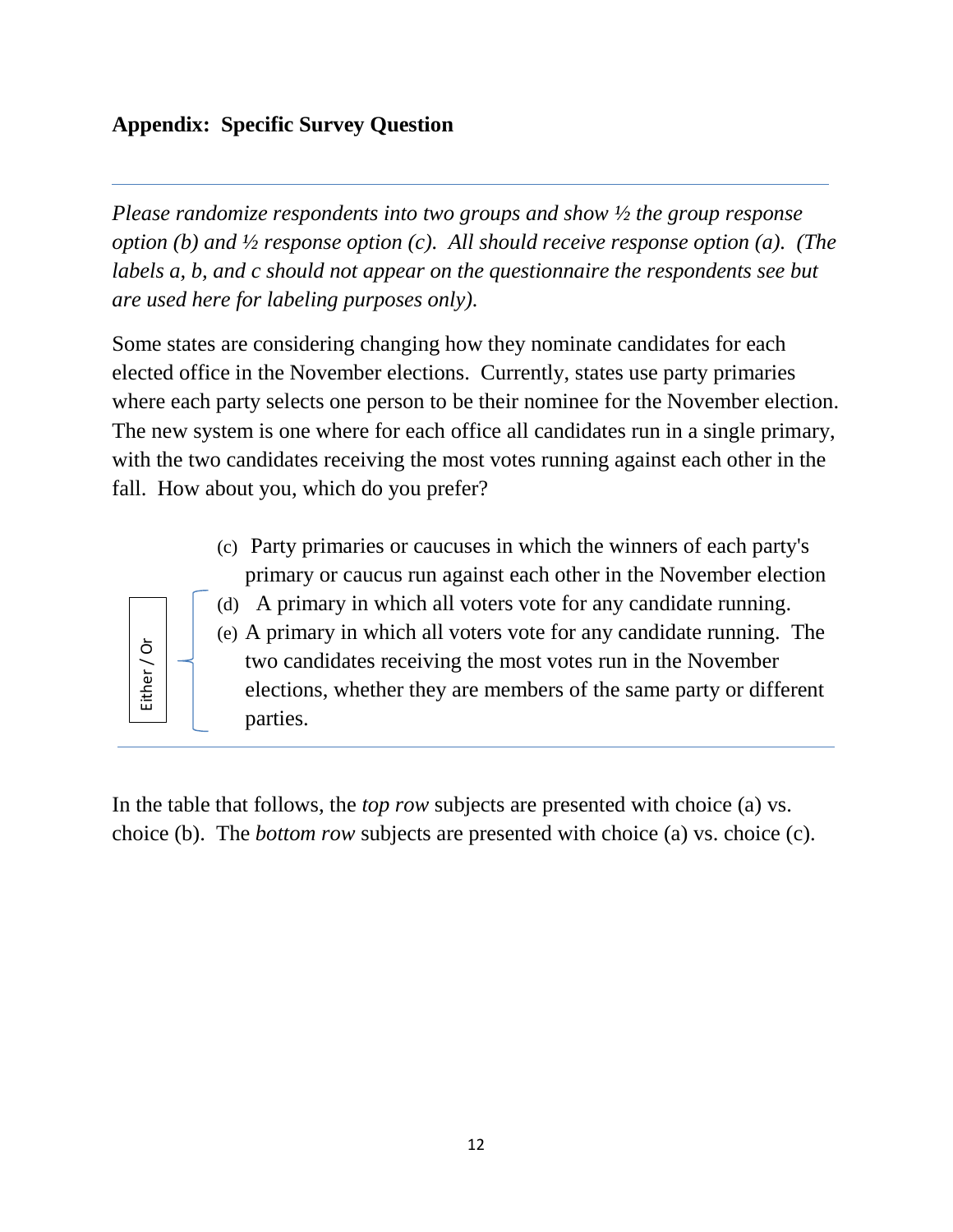# **Table 1:**

# **Tests of Hypotheses**

## **Table 1.A: No significant difference between majority and minority party identifier:**

|                   |                       | <b>Blanket Reform</b> |         |
|-------------------|-----------------------|-----------------------|---------|
|                   |                       | Supports              | Opposed |
|                   | <b>Majority Party</b> | 154                   | 154     |
| Party Identifiers |                       | $(50.0\%)$            | (50.0%) |
|                   | <b>Minority Party</b> | 113                   | 149     |
|                   |                       | (43.1%)               | (56.9%) |

|                       | Estimate | S.E.  | t value  | P test |
|-----------------------|----------|-------|----------|--------|
| Intercept             | 0.500    | 0.028 | 17.596   | 0.000  |
| <b>Minority Party</b> | $-0.69$  | 0.042 | $-1.639$ | 0.102  |

AIC: 828.43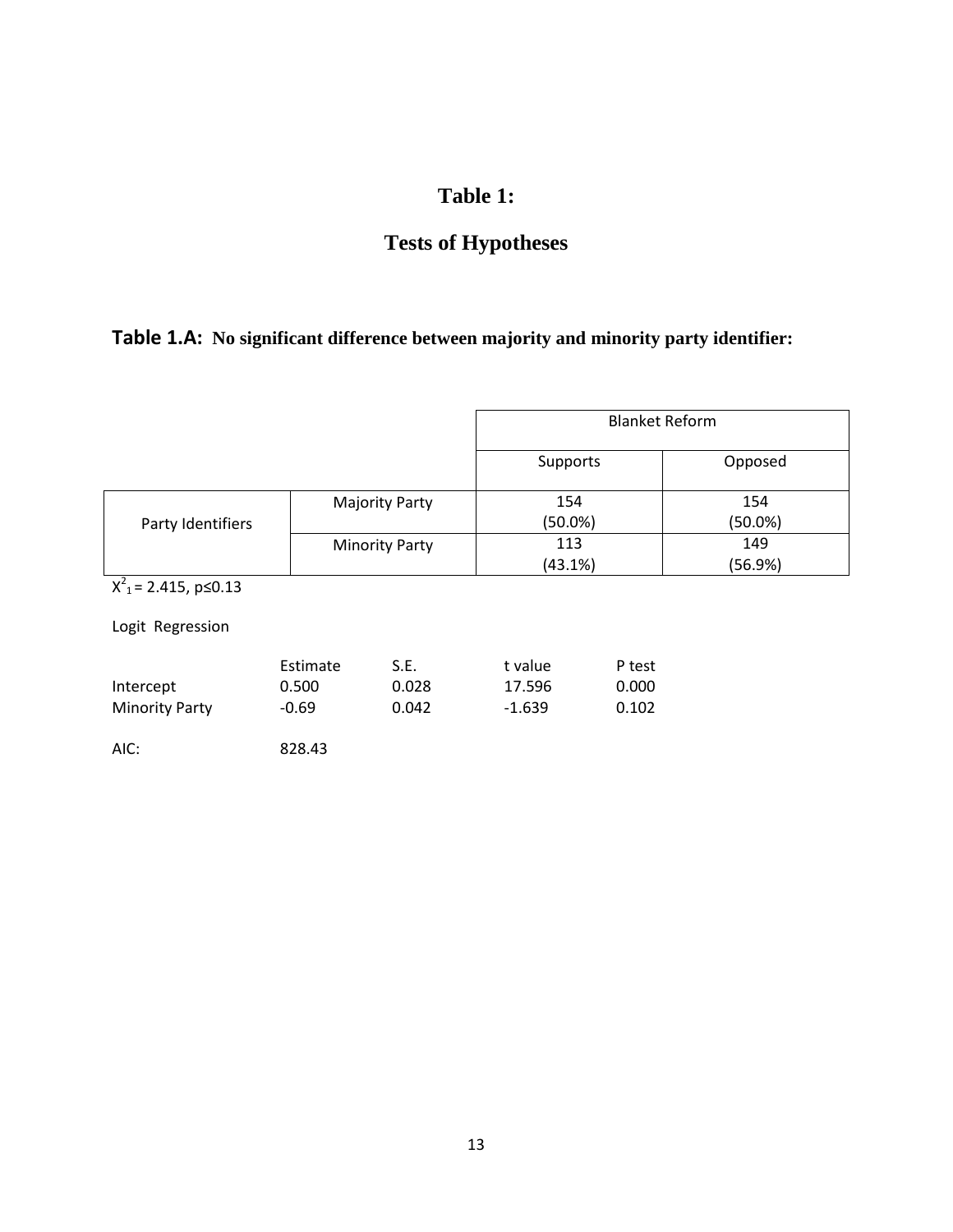### **Table 1.B: Hypothesis 2: Party identifiers in the (a) vs. (c) condition should be less favorable to blanket primaries than party identifiers in the (a) vs. (b) condition**

|                       |       |          | <b>Blanket Reform</b> |
|-----------------------|-------|----------|-----------------------|
|                       |       | Supports | Opposed               |
|                       | a & b | 168      | 147                   |
| All Party Identifiers |       | (53.3%)  | (46.7%)               |
|                       | a & c | 99       | 156                   |
| $\cdot$ $\cdot$ 2     |       | (38.8%)  | (61.2%)               |

 $X^2$ <sub>1</sub> = 11.3, p≤0.001

Logit Regression

|                   | Estimate | S.E.  | t value  | P test |
|-------------------|----------|-------|----------|--------|
| Intercept         | 0.533    | 0.028 | 19.137   | 0.000  |
| Pls between a & c | $-0.145$ | 0.042 | $-3.482$ | 0.001  |
| AIC:              | 819.08   |       |          |        |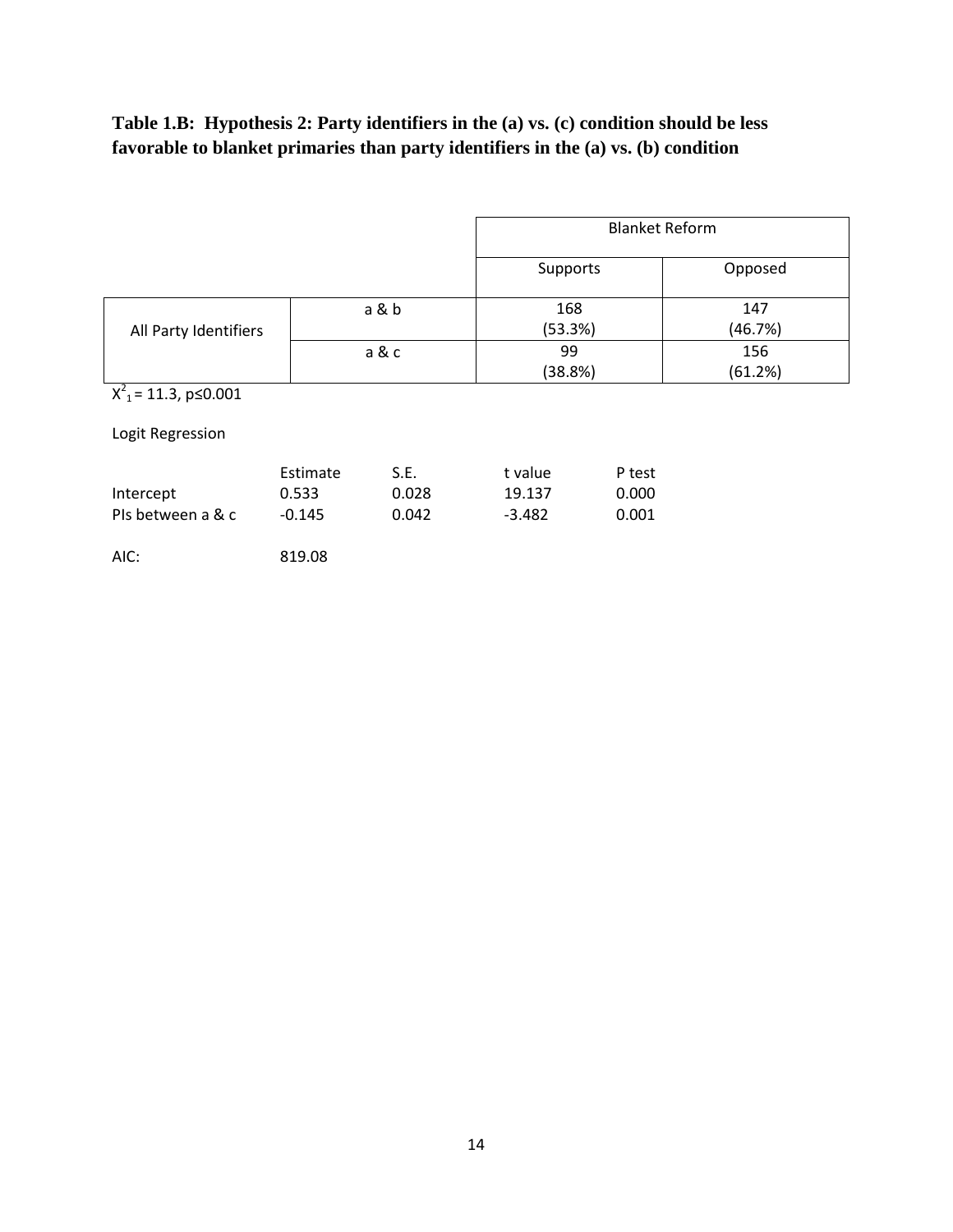## **Table 1.C: Hypothesis 3: A higher proportion of unaffiliated voters should prefer blanket primaries, compared to party identifiers**

|                            | <b>Blanket Reform</b> |         |  |
|----------------------------|-----------------------|---------|--|
|                            | Supports              | Opposed |  |
| <b>Unaffiliated Voters</b> | 247                   | 156     |  |
|                            | (61.3%)               | (38.7%) |  |
| All Party Identifiers      | 267                   | 303     |  |
|                            | (46.8%)               | (53.2%) |  |

 $X^2$ <sub>1</sub> = 19.201, p≤0.001

Logit Regression

|                   | Estimate | S.E.  | t value | P test |
|-------------------|----------|-------|---------|--------|
| Intercept         | 0.613    | 0.025 | 24.879  | 0.000  |
| Party Identifiers | $-0.144$ | 0.032 | -4.488  | 0.000  |
|                   |          |       |         |        |

AIC: 1395.3